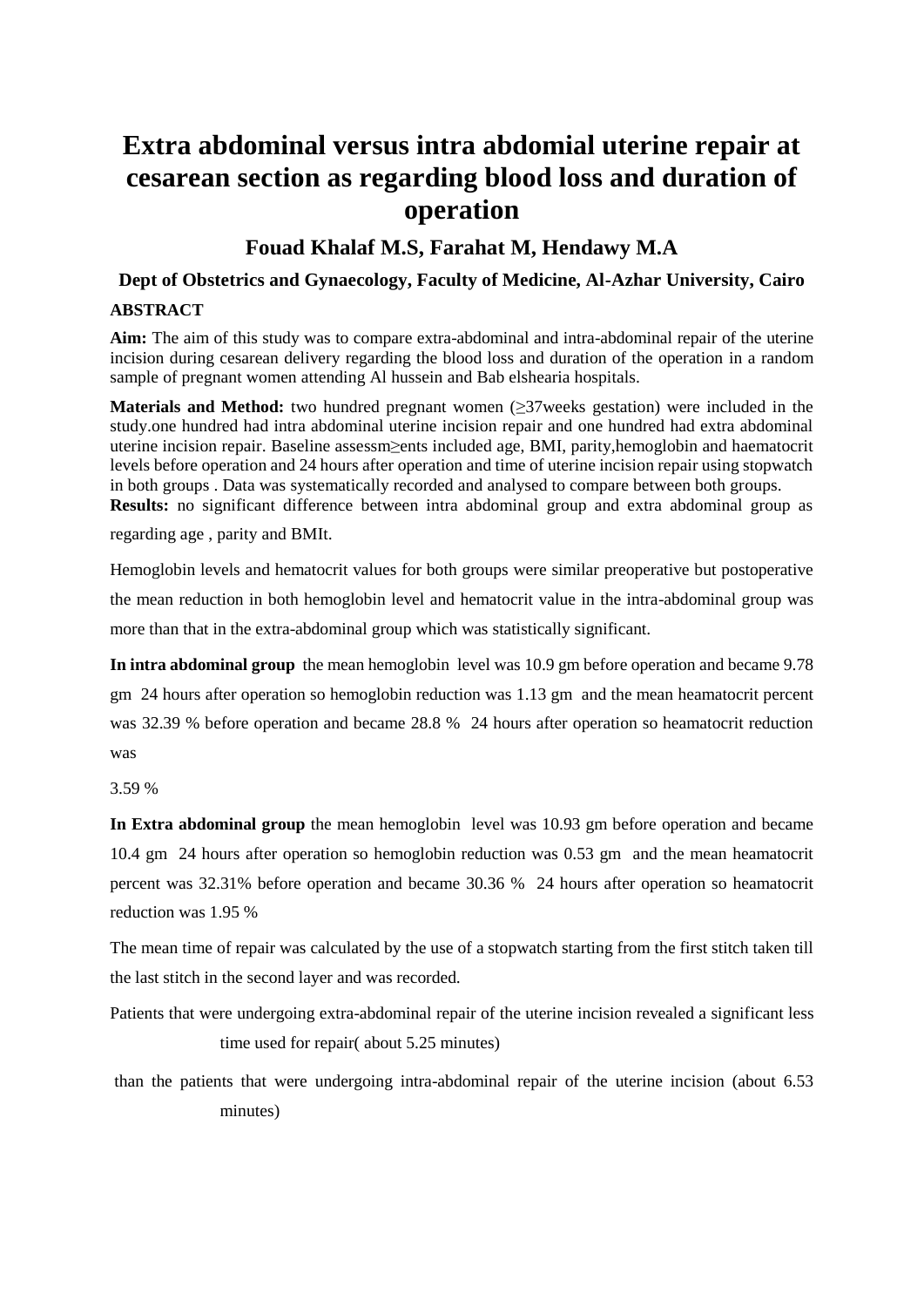**Conclusion:** The results of this study showed that extra-abdominal repair of the uterine incision was better than the intra-abdominal repair to decrease the operative blood loss and decrease the postoperative drop in the hemoglobin level and the hematocrit value of the patients and also the extra-abdominal repair of the uterine incision was less time consuming than intra-abdominal repair.

**Key words:** Extra abdominal- Intra abdominal- blood loss-duration of operation

Dec.2015

#### **I. INTRODUCTION**

Cesarean delivery now is the most common obstetric intra-peritoneal operation, and the number of cesarean deliveries is increasing worldwide *(Antonio et al, 2009)*. Up to that in many settings cesarean delivery may be done without any medical indication which may contribute to this secular trend towards rates *(Stjernholm et al., 2010)*.

Many variations in surgical techniques for cesarean delivery hadave been proposed, aimed at reducing surgical time, making the surgery easier and more efficient, lowering costs, decreasing the risk of adverse effects and postoperative morbidity, as well as length of hospital stay. The details of the surgical technique and its variation are important and were evaluated in randomized controlled trials *(Jacobs and Hofmeys et al., 2004)*.

One of the more contentious issues regarding cesarean technique is the manner by which uterine repair is conducted after delivery of the infant(s) and placenta. Two techniques are well described: the uterus can either be repaired in situ within the peritoneal cavity (intraabdominal repair) or temporarily exteriorized onto the mother's abdomen to allow uterine

### repair (extra-abdominal repair) *Hofmeyr et al., 2008)*.

Temporary delivery of the uterus from the abdominal cavity (Exteriorization) has been postulated as a valuable technique for repair of the uterine incision (hysterorrhaphy) after delivery of the fetus and placental removal *(Jacobs-Jokhan & Hofmeyer, 2004)*.Also *Ezechi et al., (2005)* suggested that uterine exteriorization is associated with a reduction in rates of infection and postoperative morbidity, in addition to decreasing the occurrence of perioperative bleeding and reduction in postoperative hematocrit.

In another study conducted by *Balki and Carvalho (2005)*, regarding hemodynamic changes, surgical time, and blood loss in patients regarding hemodynamic changes, surgical time, and blood loss in patients undergoing elective cesarean delivery under a strictly standardized spinal anesthetic; they hypothesized that in situ uterine repair would be more comfortable for the patients.

Exteriorization of the uterus for repair at cesarean delivery under spinal anesthesia is a common practice in North America. Proponents of the technique justify that exteriorization of the uterus offers better exposure of the angles and results in an easier and faster repair, thus decreasing intra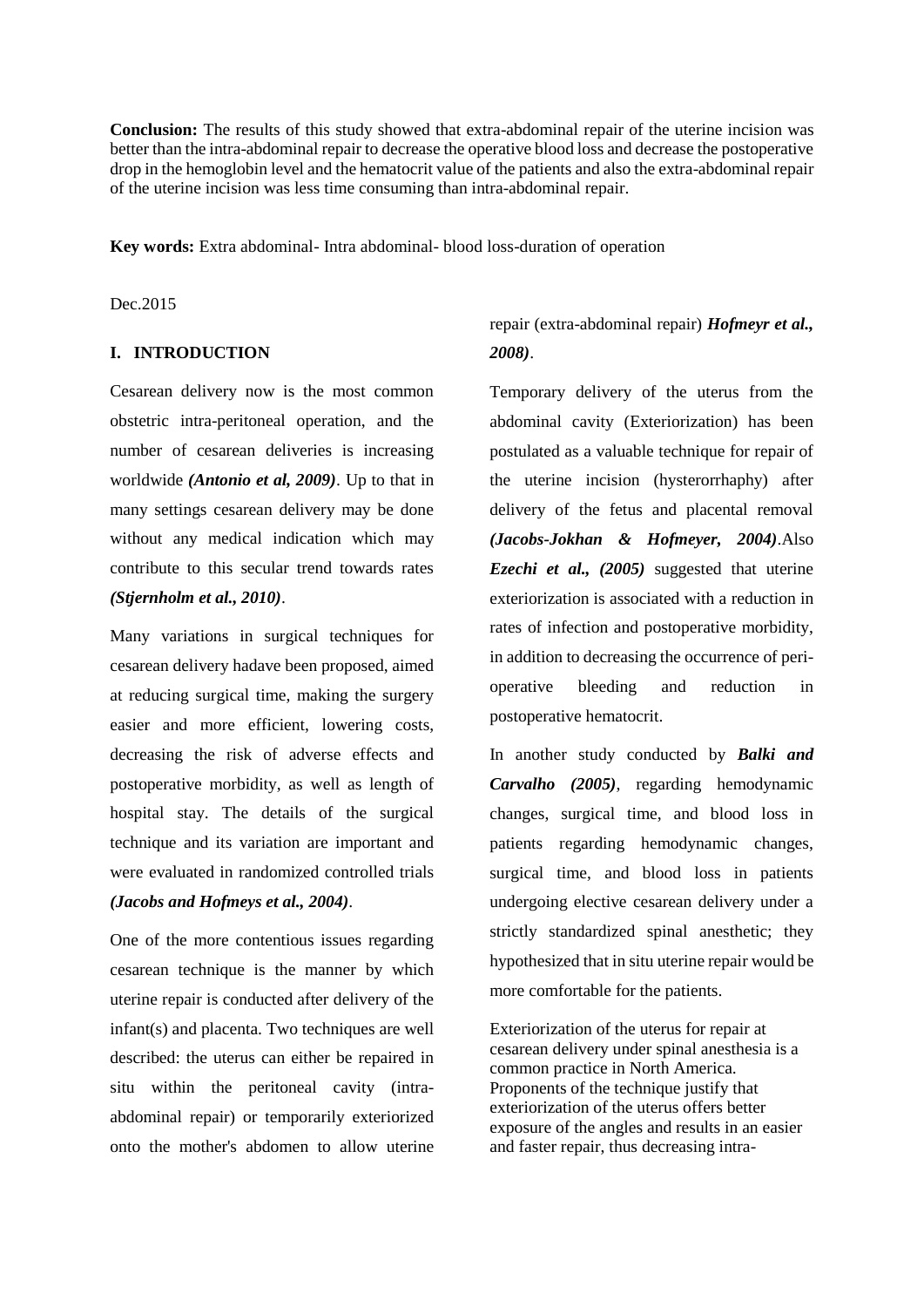operative hemorrhage and also resulting in shorter surgical time. In addition, they claim that the elevation of the uterus promotes venous drainage and reduces vascular congestion, further contributing to diminish bleeding *(Nafisi, 2007)*

#### **II. METHODS**

The study was conducted as part of Thesis submitted to the Faculty of Medicine - Al Azhar University In partial fulfillment of the requirements for the Degree of master. **Study design:**This study was a prospective controlled single, blinded randomized clinical trial.

**Study populations:**The study included 200 pregnant women attending Al-Hussein University Hospital and Bab-Al-Shearia Hospital during the period from May 2015 to November 2015.

**Ethical considerations:** The Purposes and the procedures of this trial were explained to all eligible women before recruitment in the trial.Any woman had the right to accept or refuse joining to this clinical trial, without being harmed by this refusal concerning medical & ethical management.Both surgical techniques used in this study have no harmful effects or threatening to patients life and both of them were used in clinical practice.The protocol of the trial was approved by the Ethical Committee of Medical Researches in Obstetrics and Gynecology Department, Faculty of Medicine and Al Azhar University.

The patients were chosen according to the following criteria:

#### o **Inclusion criteria:**

- 1- Cesarean section whether elective or emergency.
- 2- Gestational age: ≥37weeks or fetal weight  $> 2.5$  kg.
- 3- Singleton pregnancy.
- 4- Vertex presentation.

#### o **Exclusion criteria:**

- 1- Any bleeding disorder or bleeding tendency.
- 2- Abnormal placentation e.g. placenta previa.
- 3- Uterine leiomomata.
- 4- Eventful and complicated cesarean delivery (e.g. uterine artery injury, excessive intra-operative hemorrhage).

**Randomization:**- Randomization had been performed using a computer generated randomization system using Microsoft excel version 2007.

- Simple randomization with 1:1 allocaton ratio

**1- Group I:** 100 women with intraabdominal repair of the uterine incision.

**2- Group II:** 100 women with extraabdominal repair of the uterine incision.

**Post-operative:**The differences in hemoglobin levels and hematocrit values before performing the caesarean delivery and 24 hours post-operative was calculated and used to estimate the affection of the technique used in repair of the uterine incision in terms of blood loss and duration of operation .The results were tabulated and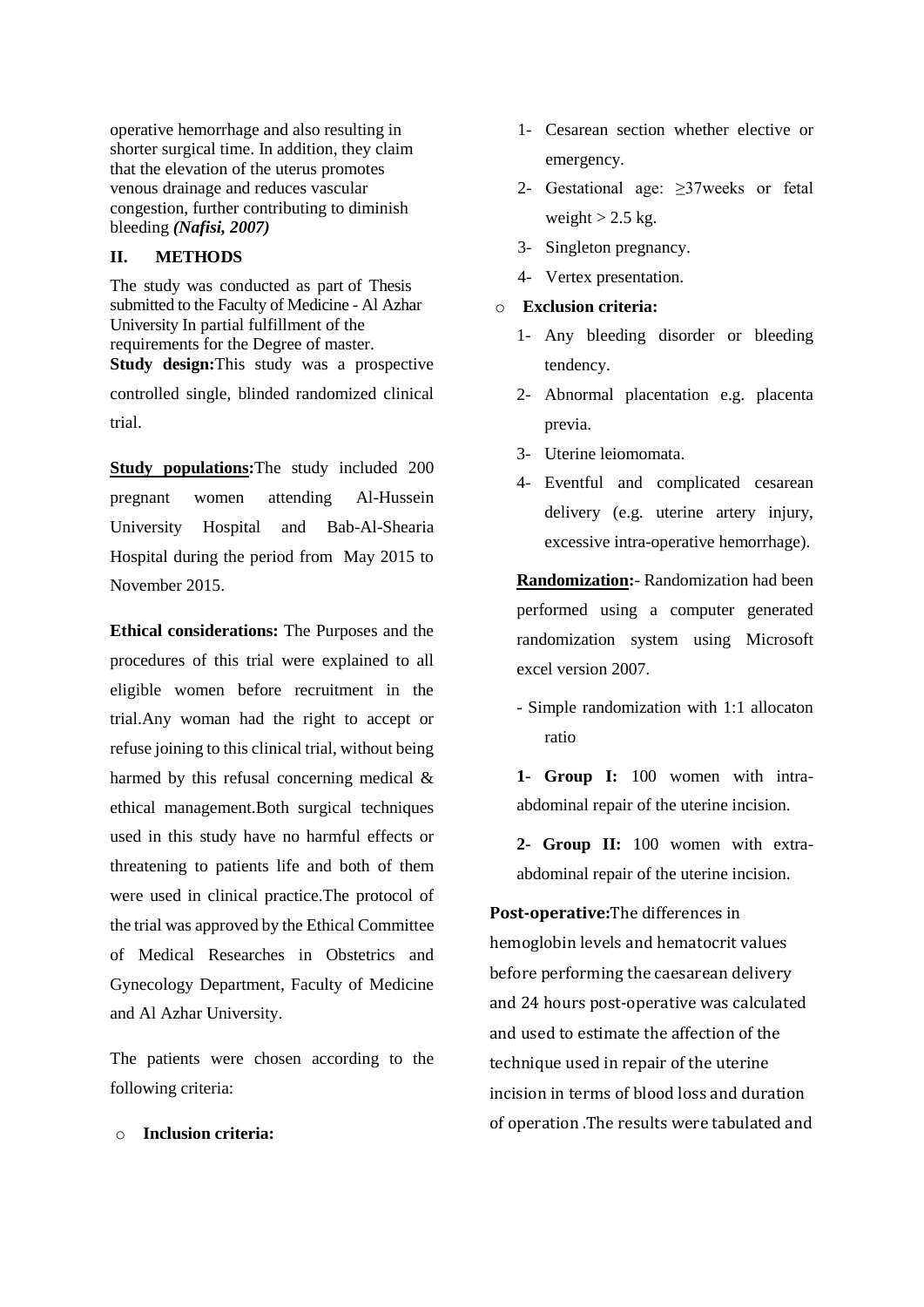| statistically analyzed usil |                    | <b>Multi</b> | Primi   | <b>Multi</b> | Primi   |        |
|-----------------------------|--------------------|--------------|---------|--------------|---------|--------|
| package for social scienc   |                    | gravida      | gravida | gravida      | gravida |        |
|                             |                    |              |         |              |         |        |
| SPSS).                      |                    | 75           | 25      | 76           | 23      |        |
| Ш.<br><b>Results</b>        | $0.755 \mid 0.173$ | (75%)        | (25%)   | (76%)        | (23%)   | Parity |

This randomized controlled trial was conducted in Al Hussein University Hospital and Bab Elshearia Hospital. A total of 200 women were included in the trial.

Those patients were randomly allocated into two groups:

- Group I : 100 women who underwent intraabdominal repair of the uterine incision.
- **Group II :** 100 women who underwent extraabdominal repair of the uterine incision.
- **Table (1): Comparison between intraabdominal and extraabdominal groups regarding the maternal age, BMI & the parity.**

|    |                 | Extra-abd $(N = 100)$   |                 | Intra-abd $(N = 100)$   |                     |
|----|-----------------|-------------------------|-----------------|-------------------------|---------------------|
|    | Range           | Mean $\pm$<br><b>SD</b> | Range           | Mean $\pm$<br><b>SD</b> |                     |
| 32 | 16.0-43.0       | $27.72 \pm 6.11$        | $16.0-$<br>43.0 | $27.39 \pm 6.48$        | Age<br>In<br>years  |
| 46 | $20.0 \pm 33.9$ | $27.1 \pm 4.24$         | $20.0-$<br>33.0 | $26.48 \pm 4.24$        | <b>BMI</b><br>Kg/m2 |
|    |                 | Extra-abd $(N=100)$     |                 | Intra-abd $(N=100)$     |                     |

#### t : Independent t-test  $Z^2$ : Chi square test

No signification difference between intraabdominal and

extra-abdominal groups regarding the maternal age, BMI & the parity.

**Table (2): Comparison between intraabdominal and extraabdominal groups regarding the hemoglobin level (gm/dl) before and after the operation**

|              |    |         | Extra-abd<br>$(N = 100)$ |     | Intra-abd<br>$(N = 100)$ | H <sub>b</sub> |
|--------------|----|---------|--------------------------|-----|--------------------------|----------------|
| $\mathbf{P}$ | t  | Ran     | Mea                      | Ra  | Mea                      | (g)            |
|              |    | ge      | $n \pm$                  | ng  | $n \pm$                  | m/             |
|              |    |         | <b>SD</b>                | e   | <b>SD</b>                | dl)            |
|              | 0. |         |                          | 8.5 | 10.9                     |                |
| 0.8          |    | $8.8 -$ | 10.93                    |     |                          | <b>Bef</b>     |
| 17           | 23 | 13.9    | $\pm 1.12$               | 13. | $\pm 1.2$                | ore            |
|              | 1  |         |                          | 9   | 4                        |                |
|              |    |         |                          |     |                          |                |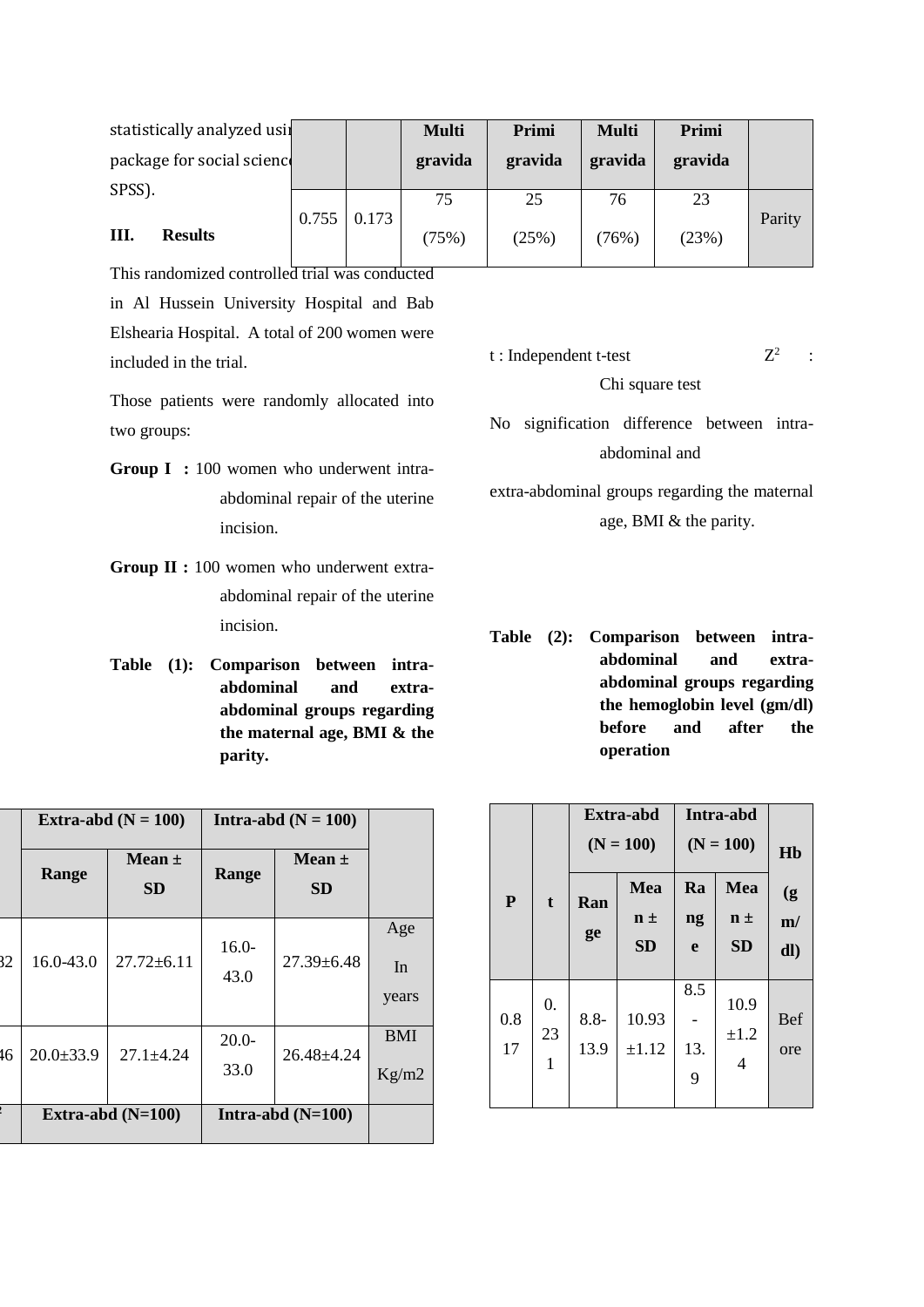

t : Independent t-test \*\* highly significant statistical test

**Figure (1): Hemoglobin level (gm/dl) before and after the operation in intraabdominal and extra-abdominal groups.**

Table (2) and figure (1) show no significant difference between intra-abdominal and extraabdominal groups regarding the hemoglobin level before the operation but the hemoglobin level after the operation was significantly lower in cases that underwent intra-abdominal repair of the uterine incision than those who underwent extra-abdominal repair.

**Table (3): Comparison between hemoglobin reduction (gm/dl) after the operation in intra-abdominal and extra-abdominal groups.**

|   |           | Extra- | Intra- |  |
|---|-----------|--------|--------|--|
| P | ${\bf z}$ | abd    | abd    |  |
|   |           |        |        |  |

|       |      | $(N=100)$     | $(N=100)$     |               |
|-------|------|---------------|---------------|---------------|
|       |      |               |               |               |
|       |      |               |               |               |
|       |      |               |               | Hb            |
|       |      |               |               |               |
| 0.001 | 11.4 | $0.53 \pm 0.$ | $1.13 \pm 0.$ | reducti       |
| **    | 02   | 32            | 66            | <sub>on</sub> |
|       |      |               |               |               |

Z : for Mann Whitney nonparametric test \*\* highly statistical significant





Table (3) and figure (2) show that the hemoglobin level was decreased in cases that underwent intra-abdominal or extra-abdominal procedures, but the mean reduction in intraabdominal group was more than that of the extra-abdominal group which is statistically significant.

**Table (4): Comparison between intraabdominal and extra-abdominal groups regarding the hematocrit % before and after the operation.**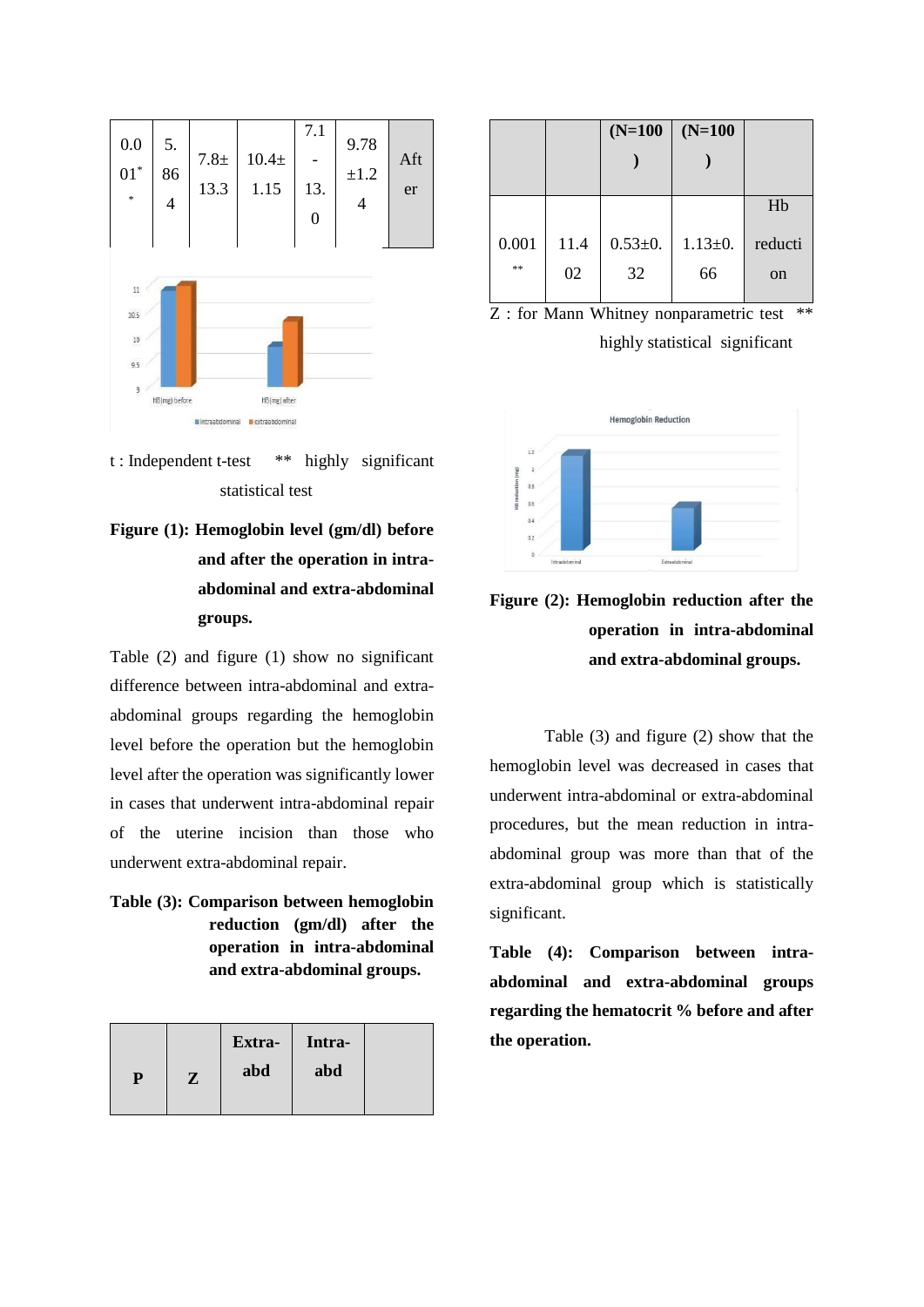|                         |               | Extra-abd              |                     | Intra-abd                            |                  |                        |  |
|-------------------------|---------------|------------------------|---------------------|--------------------------------------|------------------|------------------------|--|
|                         |               |                        | $(N = 100)$         |                                      | $(N = 100)$      |                        |  |
| ${\bf P}$               | t             | Ran                    | Mea                 | Ra                                   | Mea              | $\bf H$<br>$\mathbf C$ |  |
|                         |               |                        | $n \pm$             | ng                                   | $n \pm$          | T                      |  |
|                         |               | ge                     | <b>SD</b>           | e                                    | <b>SD</b>        |                        |  |
| 0.7<br>81               | 0.<br>27<br>9 | 25.3<br>39.7           | 32.31<br>$\pm 2.93$ | 23.<br>$5-$<br>40.<br>$\overline{0}$ | 32.39<br>±3.32   | Be<br>for<br>e         |  |
|                         |               |                        |                     |                                      |                  |                        |  |
| 0.0<br>$01^*$<br>$\ast$ | 5.<br>51<br>6 | 23.8<br>$\pm$ 37.<br>8 | 30.36<br>$\pm 3.04$ | 20.<br>$6-$<br>37.<br>7              | $28.8 +$<br>3.26 | Aft<br>er              |  |

t : Paired t-test \*\*

highly statistical significant





## **in intra-abdominal and extra-abdominal groups.**

Table (4) and figure (3) show no significant difference between intra-abdominal and extra-abdominal groups regarding the

hematocrit % before the operation but hematocrit % after the operation was significantly lower in cases that underwent intra-abdominal repair of the uterine incision than those who underwent extra-abdominal repair.

**Table (5): Comparison between hemoglobin reduction after the operation in intra-abdominal and extraabdominal groups.**

| P     | $\mathbf t$    | Extra-<br>abd<br>$(N=100)$ | Intra-<br>abd<br>$(N=100)$ |             |
|-------|----------------|----------------------------|----------------------------|-------------|
|       |                |                            |                            | Hematoc     |
| 0.001 | 9.7            | $1.95 \pm 1.$              | $3.59 \pm 2.$              | rit         |
| **    | $\overline{4}$ | 54                         | 16                         | reductio    |
|       |                |                            |                            | $\mathbf n$ |

#### t : Paired t-test  $**$

highly statistical significant



**Figure (4): Hematocrit reduction after the operation in intra-abdominal and extra-abdominal groups.**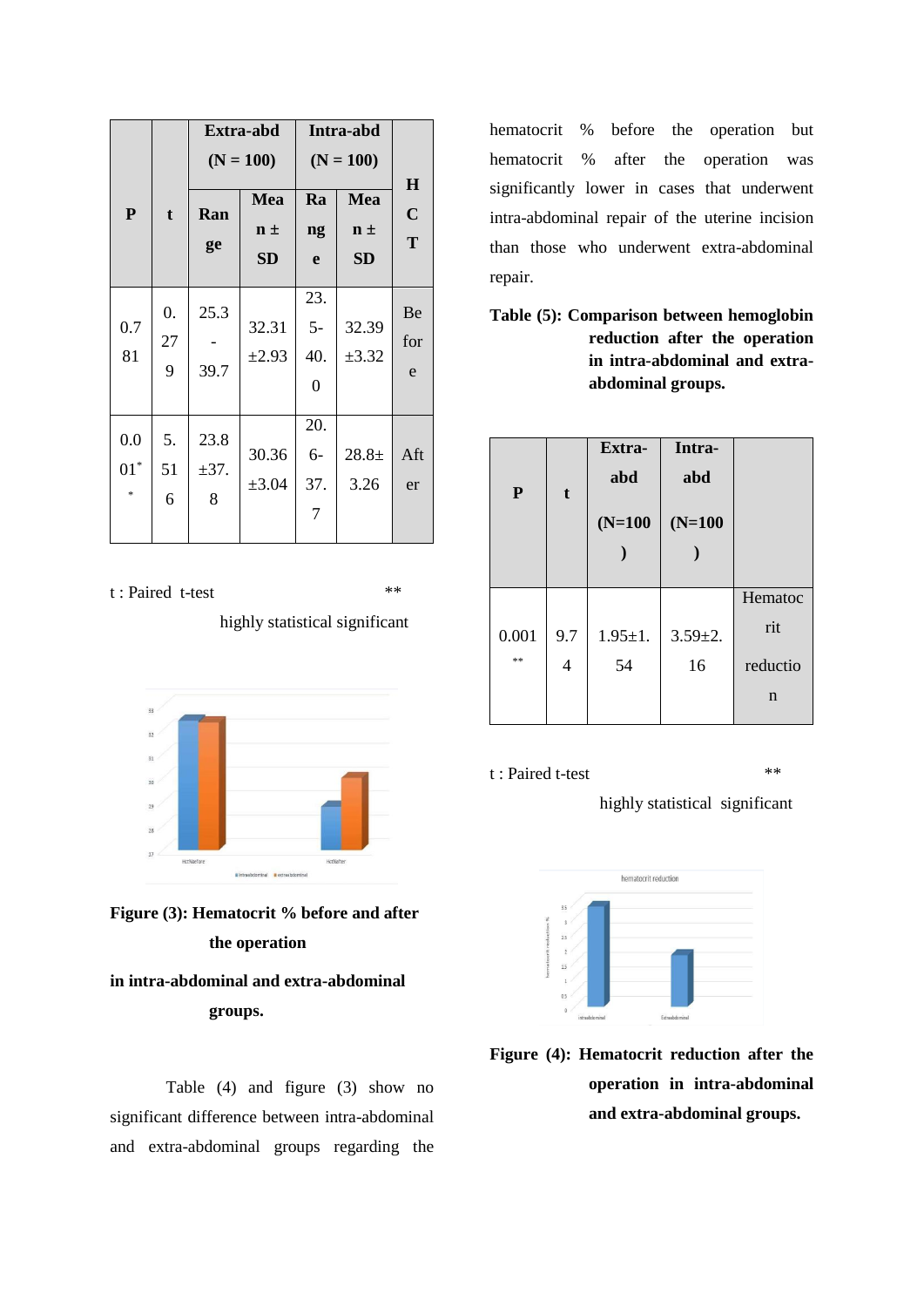Table (5) and figure (4) show that the hemoglobin value was decreased in cases that underwent intra-abdominal or extra-abdominal procedures, but the mean reduction in intraabdominal group was more than that of the extra-abdominal group which is statistically significant.

**Table (6): Comparison between intraabdominal and extraabdominal groups regarding the duration of uterine repair (minutes)**

| Dur   | Extra-abd<br>Intra-abd |         |                |         |             |              |
|-------|------------------------|---------|----------------|---------|-------------|--------------|
| atio  | $(N = 100)$            |         | $(N = 100)$    |         |             |              |
| n of  | Mea                    | Ra      | Mea            | Ra      |             |              |
| uteri | $n \pm$                | ng      | $n \pm$        | ng      | $\mathbf t$ | $\mathbf{P}$ |
| ne    | <b>SD</b>              | e       | <b>SD</b>      | e       |             |              |
| repa  |                        |         |                |         |             |              |
| ir    | 6.53                   |         | 5.25           |         | 16.         | 0.0          |
| (min  | $\pm 0.8$              | $5 - 8$ | $\pm 0.9$      | $4 - 7$ | 43          | $01^*$       |
| utes) | 1                      |         | $\overline{2}$ |         | 7           | $\ast$       |
|       |                        |         |                |         |             |              |

t : Independent t-test

\*\* highly statistical significant



**Figure (5): Comparison between intraabdominal and extraabdominal groups regarding the duration of uterine repair**

Table (6) and figure (5) show that the duration of uterine repair is shorter in extra abdominal group

#### **IV. DISCUSSION**

There is a conflicting opinion among obstetricians as to whether one should routinely exteriorize the uterus to facilitate repair during cesarean section or alternatively suture the uterine incision while the uterus lies intraperitoneally *(Wahab et al., 1999)*.

Exteriorization of the uterus for repair at cesarean delivery is a common practice worldwide. Proponents of the technique justify that exteriorization of the uterus offers better exposure of the angles and results in an easier and faster repair, thus decreasing intraoperative hemorrhage and also resulting in shorter surgical time. In addition, they claim that the elevation of the uterus promotes venous drainage and reduce vascular congestion, further contributing to the diminished bleeding *(Siddique et al., 2007)*.

Although some obstetricians remain convinced of the surgical merits of the technique of uterine exteriorization and continue to use it. The patient's comfort remains a disputed matter. Uterine exteriorization has been associated with adverse outcomes. Including nausea and vomiting, pain,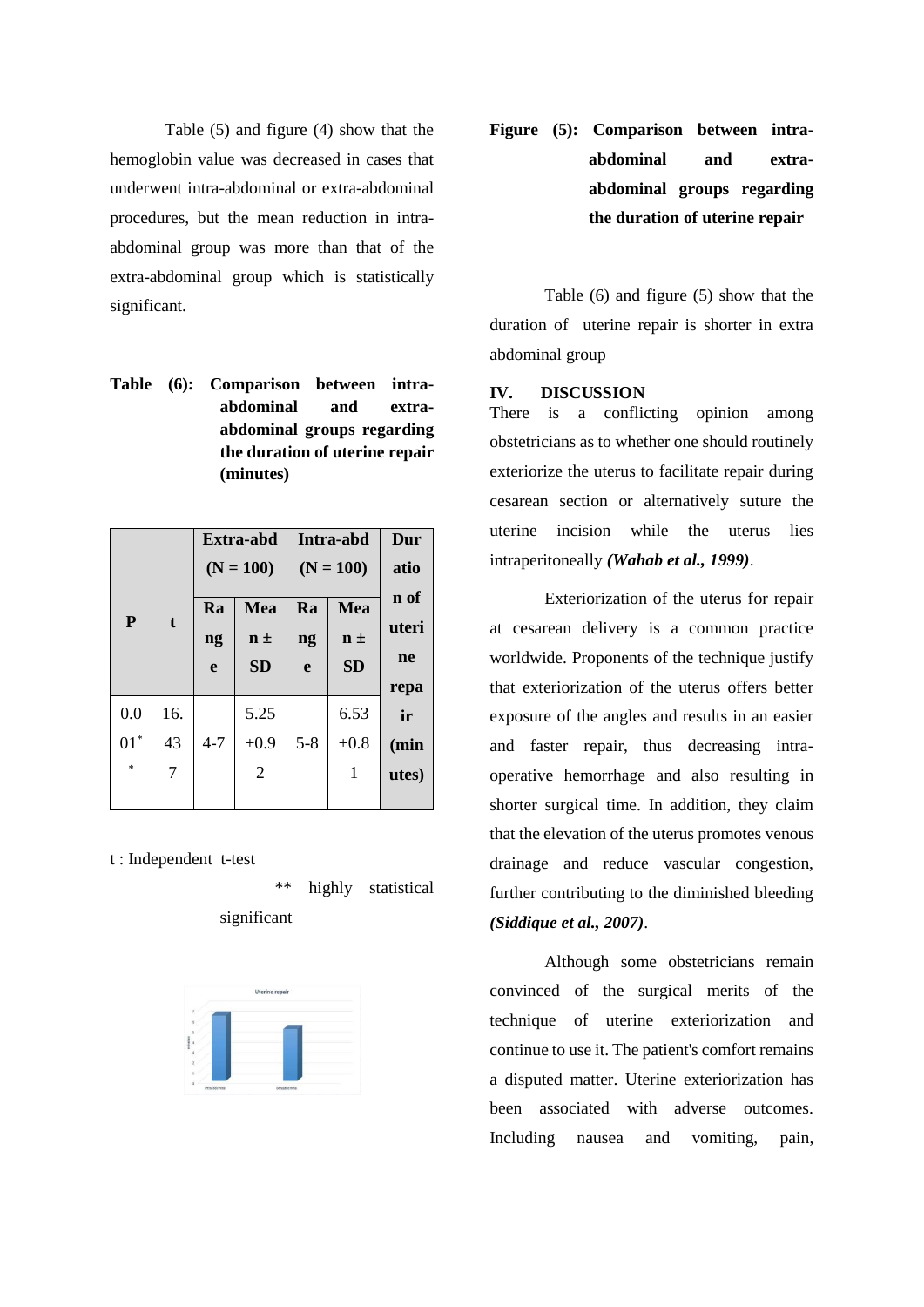hemodynamic changes and air embolism *(Nafisi, 2007)*.

Due to the controversy regarding the optimum method for uterine repair and also there are few randomized controlled trials concerned with this issue and results are discordant, there is a need for a study evaluating both procedures regarding outcomes and side effects *(Wilkinson et al., 2003)*.

This study tried to find out an easy as well as an efficient technique of closure of the uterine incision during cesarean delivery with least time consuming, least affection on the patient's hemoglobin level and hematocrit value.

This randomized clinical trial was conducted on 200 pregnant women who were randomly allocated into 2 groups (each was formed of 100 pregnant women) according to the site of repair of the uterine incision (intraabdominal repair or extra-abdominal repair).

Patients included in the study were  $\geq 37$ weeks gestational age. Patients with uterine leiomyomata and abnormal placentation e.g. placenta previa were excluded from the study. Patients with coagulation disorders were excluded from the study due to different techniques regarding anesthesia and more intraoperative blood loss.

All cesarean sections for patients of both groups were performed under spinal anesthesia.

The demographics of age, parity and maternal weight were similar among the two studied groups (table 1) this can be attributed to proper selection of the sample involved in the study.

In this study hemoglobin levels (tables 2,3 and figures 1,2) and hematocrit values (tables 4,5 and figures 3,4) were assessed preoperative and reassessed 24 hours postoperative and the differences between the 2 values were used as a method to express the amount of blood loss during the procedure of cesarean delivery as well as to compare between the intra-abdominal repair and the extraabdominal techniques in terms of their effect on blood loss at the time of cesarean delivery.

The mean reduction in both hemoglobin level and hematocrit value in intraabdominal group was more than that in extraabdominal group which was statistically significant.

Despite being statistically significant, the difference between the two techniques was clinically insignificant since no patients in either of the two groups required blood transfusion.

*Wahab et al.,1999 and Orji et al., 2008)* have shown that there was a reduction in mean intra-operative blood loss in the exteriorization group as compared to the onexteriorization group that was consistent with the findings of this study.

In a similar study that was held in the *Instituto Materno-Infantile Prof. Fernando*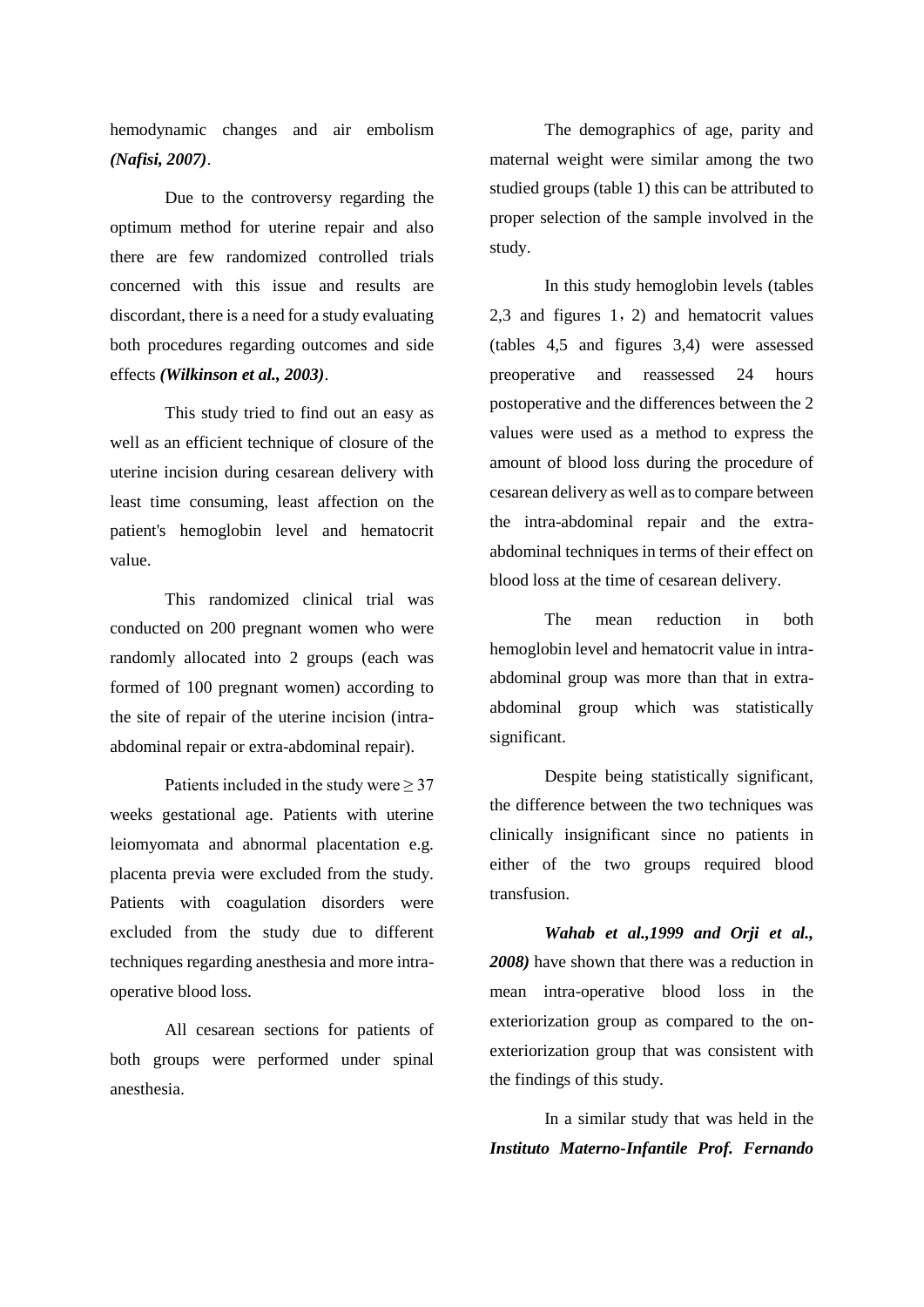*Figueira (Recife, Brazil)*, they calculated the amount of blood lost during the cesarean section by a different method; where blood loss was estimated by the difference between the blood and dry weights of surgical drapes and towels. The estimated blood loss was<800 ml in 61.2% of cases in the exteriorized group, while blood loss < 800 ml in only 57.4% of cases that had in-situ repair of the uterus with a single case that required urgent blood transfusion *(Coutinho et al. 2008)*.

The method they used in calculating the amount of blood loss wasn't used in this study because it may be affected by the amount of amniotic fluid which may increase the number of weight of the wet or soaked surgical drapes and towels.

Inconsistent with the findings reported in this study, *Coutinho et al. 2008)* evaluated blood loss during surgery by the difference between preoperative and postoperative hematocrit (immediately before cesarean delivery and postoperative), attempting to associate the volume obtained in each assessment method with the surgical technique used and found no statistically significant difference between the groups, which is in agreement with other studies *(Siddiqui et al., 2007, Jacobs-Jokhan and Hofmeyr, 2008and Ozbay, 2011).*

In this study the comparison of intraabdominal versus extra-abdominal repair of the uterine incision regarding the time taken from the first stitch till the last stitch in the second layer was statistically significant between group I and group II.

Regarding the mean time of repair: the mean time of repair in group  $I = 6.53 \pm SD\,0.81$ , while the mean time or repair in group  $II = 5.25$  $\pm$  SD 0.92 (table 6 and figure 5). Duration of the procedure was significantly shorter in extraabdominal procedure than intra-abdominal procedure. The shorter time of repair in the extra-abdominal group was mostly due to better exposure, wider field which facilitated a wide and comfortable range of movement for the surgeon.

Consistent with this results, *(Coutinho et al., 2008)* observed a shorter surgical time, approximately with in situ uterine repair at cesarean delivery. They found significant differences in the two techniques for duration of the surgical procedure. Time was shorter when the uterus was exteriorized.

In their study, *Coutinho et al. (2008)*  observed surgical time, approximately 2.5 minutes, when the uterus was exteriorized for repair. A systematic Cochrane review evaluated this outcome in six studies and found no significant difference in the duration of surgery, according to type of repair of the uterine incision *(Jacobs-Jokhan and Hofmeyr, 2008)*.

Consistent with results of this study, a controlled trial conducted and published in 2007 showed a statistically significant decrease in duration of uterine repair in the exteriorized uterus group in comparison with the in situ uterus group *(Siddique et al., 2007)*. Despite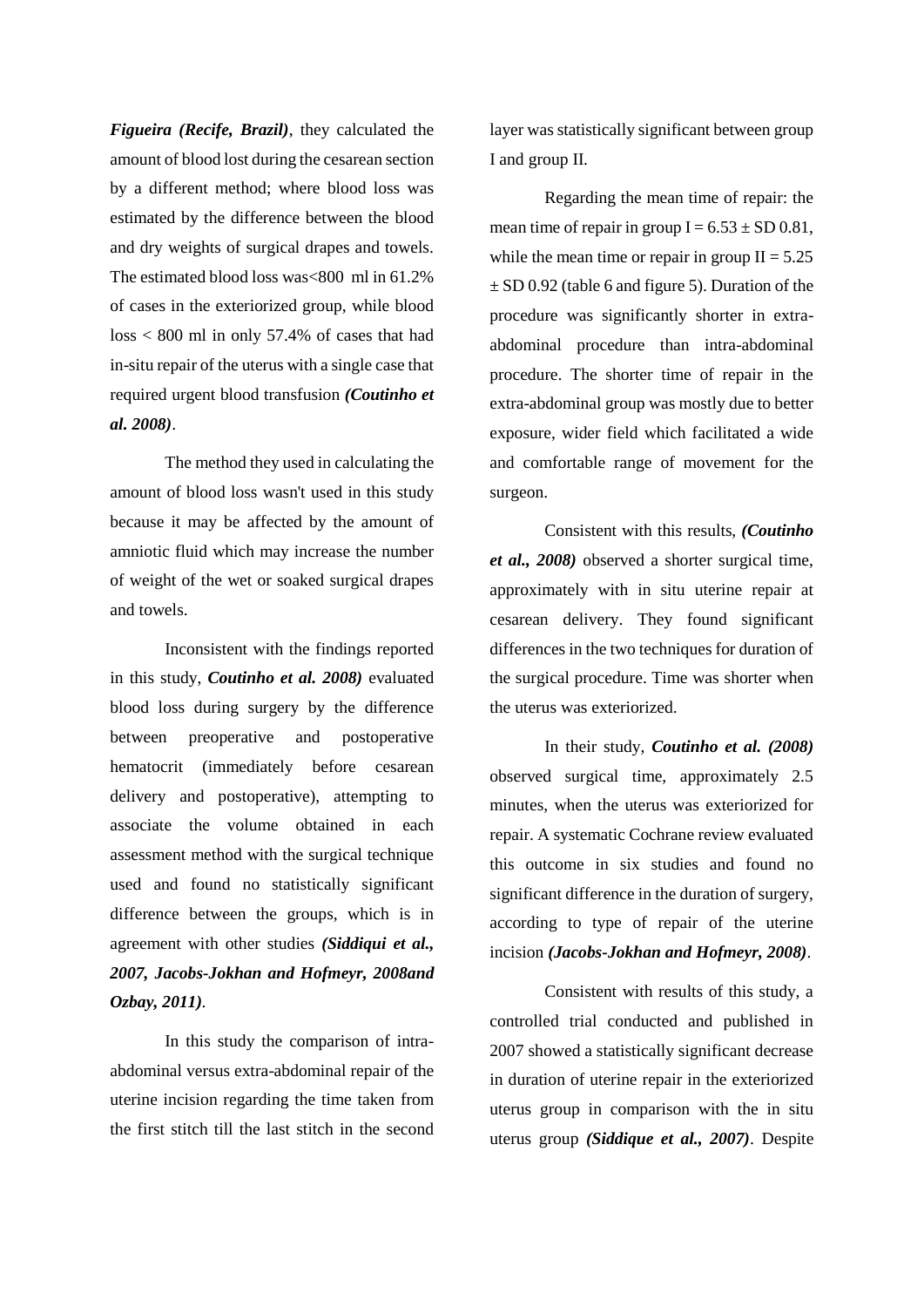this shorter time for uterine repair in the exteriorized group. There was no statistically significant difference when the total surgical time (from skin incision to skin closure) was considered. This finding was surprising but the authors do not explain this finding.

Previous reports *(Edi-Osagie et al., 1998; Dimitrouet al, 1999 and Orji et al., 2008)* have shown no significant difference in the duration for surgery between the two groups that was inconsistent with the findings of these study. Also, **(Magann et al. 1995)** have reported increase in the duration of surgery in the exteriorized group. This could be due to time consumption during exteriorization and repositioning of the uterus intraperitoneally.

Exteriorization and in situ repair of uterine incision are valid options during surgery. Cesarean sections took less time and the duration of hospital stay was shorter when uterine incision was repaired in situ *(Ozaby, 2011)*.

#### **V. Conclusions**

The results of this study showed that extra-abdominal repair of the uterine incision was better than the intra-abdominal repair to decrease the operative blood loss and decrease the postoperative drop in the hemoglobin level and the hematocrit value of the patients and also the extra-abdominal repair of the uterine incision was less time consuming than intraabdominal

#### **REFERENCES**

**Abouzahr C (2003): Global burden of maternal death and** 

**disability.** British Medical Bulletin, 67: 1-11.

#### **Ahn SM, Jun JY, Lee W.J, Oh JT, Has SJ,**

**Choi SH and Hwang RH (2009):** Management of choledochal cyst in pediatric population. J Laparoendose Adv Surg Tech A. Oct; 19(5): 683-686.

#### **American Collage of Obstetricians and**

**Gynaecologists (ACOG) (2004):** Vaginal birth after previous cesarean. Practice Bulletin #54, Obstet Gynaecol; 104: 203-212.

**Antonio M, Andrea T, Dan F, Siavash R, Carol C, Daniele V, Roberta M, Michael S (2009):** Effect of visceral peritoneal closure on scar formation at cesarean delivery international journal or gynaecology and obstetrics; 150: 131-135 **Basket TF, Calder AA and Arulkumaran S.**

> **(2007):** Munro Kerr's Operative obstetrics Edinburgh London New York Oxford Philadelphia St Louis Sydney Toronto, Eleventh edition, Chapter (11): 151- 164.

### **Berghella V, JK and Chauhan SP (2005):**

Evidence-based surgery for cesarean delivery. Am J Obstet Gynecol. Nov; 193(5): 1607-1617.

#### **Chelmow D, Rodriguez EJ and Sabatini MM**

**(2004):** Suture closure of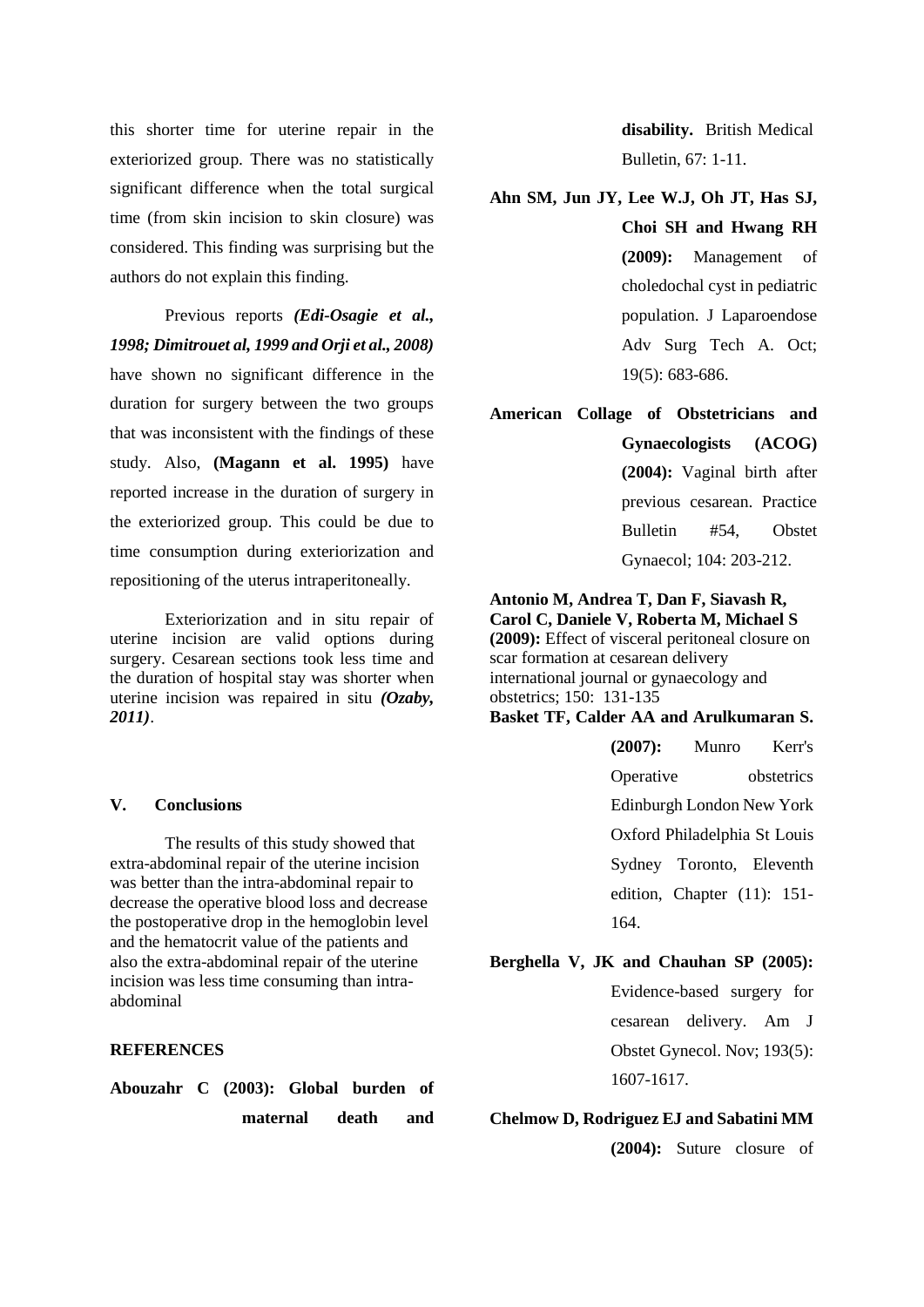subcutaneous fat and wound disruption after cesarean delivery: a meta-analysis. Obstet Gynecol. May; 103(5 Pt 1): 974-908.

- **Chibber R, El-Saleh E, Fadhli RA, Jassar WA and Harmi JA (2010:** "Uterine rupture and subsequent pregnancy outcome – how safe is it? A 25-year study". J Matern Fetal Neonatal Med 23(5): 421-424.
- **David M, Philip N (2010):** Obstetrics and Gynecology. An evidence based text for MRCOG. 2nd edition by Hodder Arnold; 2: 404-411.
- **Ezachi O.C., Kalu B.K., Njokanma F.O., Nwokoro C.A., Okeke G.C., (2005):**  Uterine incision closure at cesarean section a randomized comparative study of intraperitoneal closure & closure after temporary exteriorization. West Afr J Med; 24: 41-43.

**Gonzalez E, Kashuk JL, Moore EE, lines S** 

**and Sanaia A (2010):** Vasc Endovascular Surg. Mar-Apr;

39(2): 195-198.

#### **Hellums EK, Lin MG and Ramsey PS (2007):**

Prophylactic subcutaneous drainage for prevention of wound complications after cesarean delivery-a metaanalysis. Am J Obstet Gynecol. Sep; 197(3): 229- 235.

**Jsnnifer GS, Heather LM and David CM (2008):** Identifying Risk Factors

for Uterine Rupture. Clin Perinatal; 35: 85-99.

**Kavak ZN, Basigul A and Ceyhan N (2007):** Short-term outcome of newborn infants:

spinal versus general anesthesia for elective cesarean section: A prospective randomized study. Eur J Obstet Gynecol Reprod Biol; 100: 50-54.

**Loos MJ (2008):** Surgical Management of Inguinal Neutralgia after a Low Transverse Pfannenstiel Incision. Annals of Surgery, 248(5): 880-885.

#### **Nieboer, T, Johnson N, Lethaby A, Tavender**

**E, Curr E, Garry R, Van Voorst S and Mol B (2009):** Hysterectomy in operative gynecology. Arch Genecol Obstet. 2009 Oct; 280(4): 689-90. Epub Feb 17.

- **O' Shaughnessy M, Terris M, Talavera F (2007):** Urinary incontenance: Comprehensive review of medical and surgical aspects.
- Pzbay K (2011): Exteriorized versus in situ repair of uterine incision at cesarean delivery: A randomized control trial. Clinical Exp Obstet Gynecol; 48(2): 155-158
- **Royal Collage of Osbtetricians and Gynaecologists (RCOG) (2004):** Management of antepartum haemorrhage in pregnancy: Setting Standard to improve women's healt. Green-top Guidline, No. 30.
- **Stjerholm YV, Petersson K, Eneroth E. (2010):** Changed indications for cesarean section. Acta